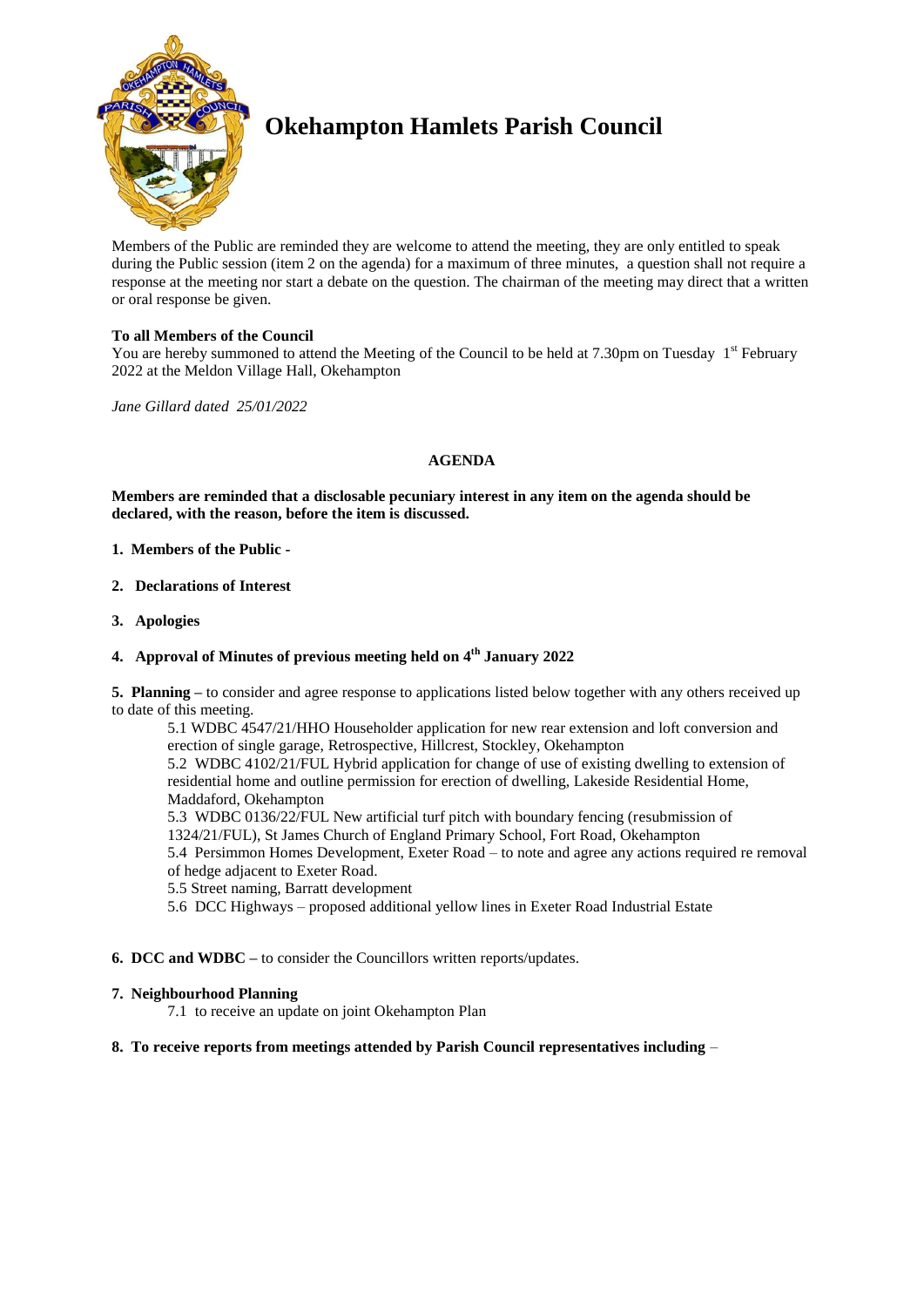#### **9. Correspondence**

9.1 WD Broadband Champion – to agree nomination and attendance at webinar

9.2 To consider request from South West Endurance to hold ride from Aplite Quarry Car Park on 6<sup>th</sup> March 2022

9.3 Okey Music Day – to consider grant request for £1000 towards costs of holding 2022 event.

9.4 20s Plenty for Devon – to consider correspondence received from Group

9.5 Okehampton United Charity – to consider request for grant towards costs of maintenance of Allotments.

## **10. Finance** –

**10.1 Accounts for payment –**

| Mrs J Gillard (wages £487.03, mileage $\pounds$ | £500.08 |
|-------------------------------------------------|---------|
| Western Web                                     | £96.00  |
| Parish On line                                  | £ 45.00 |

**10.2 Grants Policy** – to review and adopt if agreed, revised Grants Terms and Conditions to come into effect 1/4/2022

## **11. Environmental issues**

11.1 Odours in East Okehampton area – to discuss recent issues and agree actions to be taken.

11.2 Exeter Road 'Blue bridge' – to receive update

11.3 Mud on highways, Crediton Road and Exeter Road Industrial Estate, to consider issues and agree actions

**12. Queens Platinum Jubilee Celebrations** – to receive update from Clerk and Cllr Cooper on arrangements.

#### **13. Open Spaces.**

**13.1 Open Spaces Working Group** – to receive update of coppicing work on  $28<sup>th</sup>$  January

**13**.2 To receive update on works in Old Town Park Local Nature Reserve

**13**.3 Dog waste bin at Fatherford – to review condition and agree if repairs/resiting/purchase of new bin is appropriate

## **14. Updates on Flood Plan and Snow Plan and actions required.**

**15. Clerks Report January 2022** – Clerk to answer any questions raised by Councillors

## **PART TWO**

Items which may be taken in the absence of the press and public.

The Council is recommended to pass the following resolution:-

'Resolved that under section 1(2) of the Public Bodies (Admission to Meetings) Act 1960 that the public and press be excluded from the meeting for the following items as they involve the likely disclosure of sensitive and confidential information.'

## **16. Open Spaces**

17.1 To consider quotes received for erection of speed limit signs on road through Meldon Woods 17.2 To agree terms of appointment of 'Open Spaces Warden' including Role Specification and pay scale

## **17. To note current WDBC Enforcement cases list and information.**

# **18. To confirm Date and venue of next meeting- Tuesday 1 st March 2022**